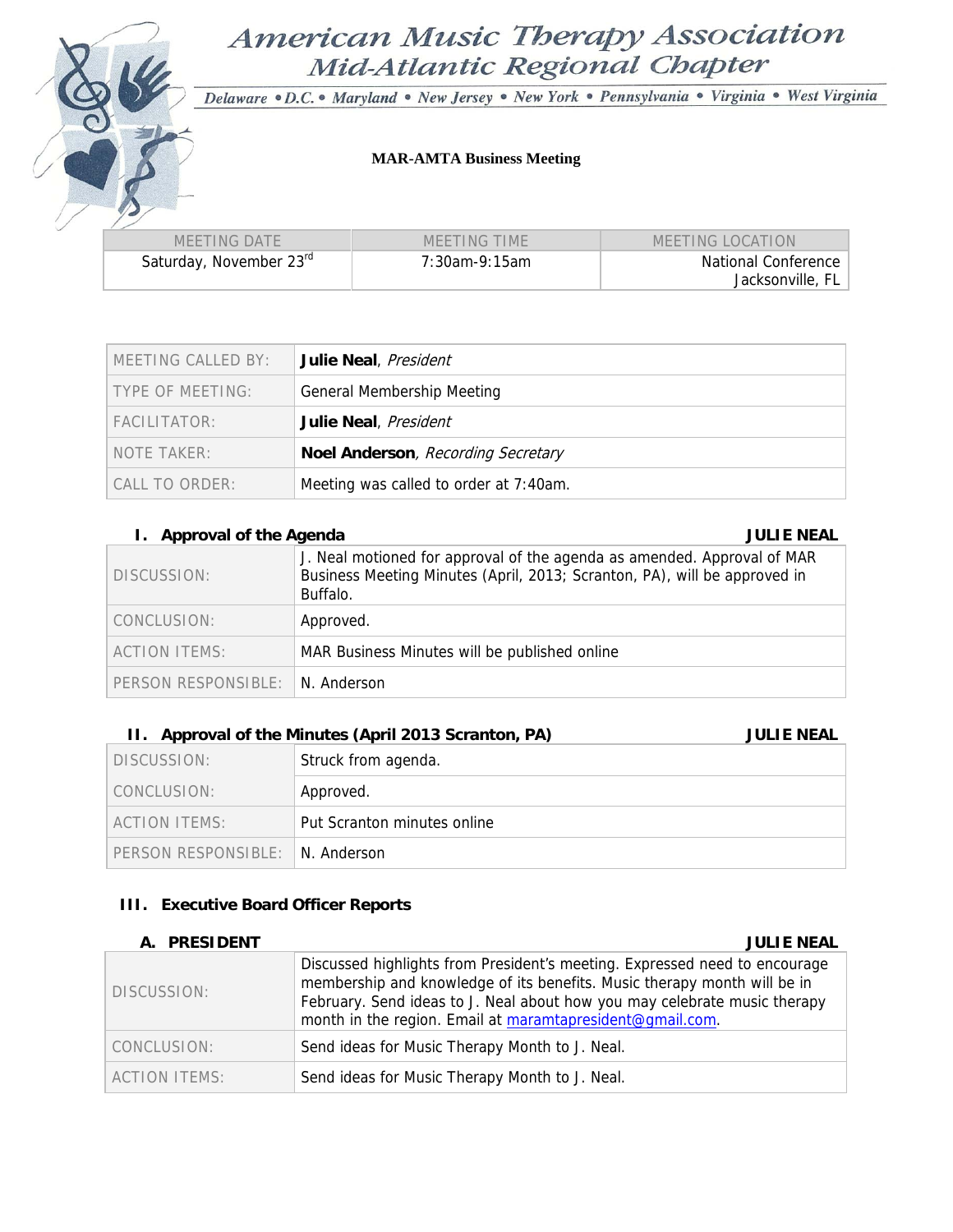| PERSON RESPONSIBLE: | membership |
|---------------------|------------|
|---------------------|------------|

| <b>B. PRESIDENT-ELECT</b> | <b>GABBY RITTER-CANTESANU</b>                                                                                      |
|---------------------------|--------------------------------------------------------------------------------------------------------------------|
| DISCUSSION:               | Two bylaw committee members Donna Polen and Molly Greist. Will present<br>changes to bylaws at Buffalo conference. |
| CONCLUSION:               | Bylaw changes will be presented in Buffalo at the regional business meeting.                                       |
| <b>ACTION ITEMS:</b>      | None.                                                                                                              |
| PERSON RESPONSIBLE:       |                                                                                                                    |

| <b>C. IMMEDIATE PAST PRESIDENT</b> | <b>KRISTEN O'GRADY</b>                                                                                                                                                                                                                   |
|------------------------------------|------------------------------------------------------------------------------------------------------------------------------------------------------------------------------------------------------------------------------------------|
| DISCUSSION:                        | Goal as past president is to help current president as well as chair the<br>nomination committee. K. O'Grady will be soliciting nominations for the MAR<br>executive board in the near future. If you are interested talk to K. O'Grady. |
| CONCLUSION:                        | Send in your nominations or expressed interest in the Executive Board to K.<br>O'Grady.                                                                                                                                                  |
| <b>ACTION ITEMS:</b>               | Contact K. O'Grady if you're interested in running for a MAR EB position or<br>have a nomination.                                                                                                                                        |
| PERSON RESPONSIBLE:                |                                                                                                                                                                                                                                          |

### **D.** MEMBERSHIP **ANITA GADBERRY**

| DISCUSSION:          | On September 30 there were 918 AMTA members in the MAR region. This is a<br>gain of 32 members since June. We have a gain of 16 professionals and 9<br>students. There will be a membership drive in Spring. A. Gadberry<br>emphasized that there are benefits in becoming a member. |
|----------------------|--------------------------------------------------------------------------------------------------------------------------------------------------------------------------------------------------------------------------------------------------------------------------------------|
| CONCLUSION:          | None.                                                                                                                                                                                                                                                                                |
| <b>ACTION ITEMS:</b> | None indicated.                                                                                                                                                                                                                                                                      |
| PERSON RESPONSIBLE:  |                                                                                                                                                                                                                                                                                      |

| <b>ASSEMBLY REPORT</b> | <b>DONNA POLEN</b>                                                                                                                                                                                                                                                                                                                                                                     |
|------------------------|----------------------------------------------------------------------------------------------------------------------------------------------------------------------------------------------------------------------------------------------------------------------------------------------------------------------------------------------------------------------------------------|
| DISCUSSION:            | Assembly has 19 delegates at present conference. Academic program<br>approval committee brought clarification to academic faculty in order to<br>understand what one year of full time experience encompassed. Professional<br>competencies task force presented revisions. Assembly sent document back<br>to the committee. Ethics board added wording to new section for grievances. |
| CONCLUSION:            | None.                                                                                                                                                                                                                                                                                                                                                                                  |
| <b>ACTION ITEMS:</b>   | None indicated.                                                                                                                                                                                                                                                                                                                                                                        |
| PERSON RESPONSIBLE:    |                                                                                                                                                                                                                                                                                                                                                                                        |

**F.** CONFERENCE BRIGETTE SUTTON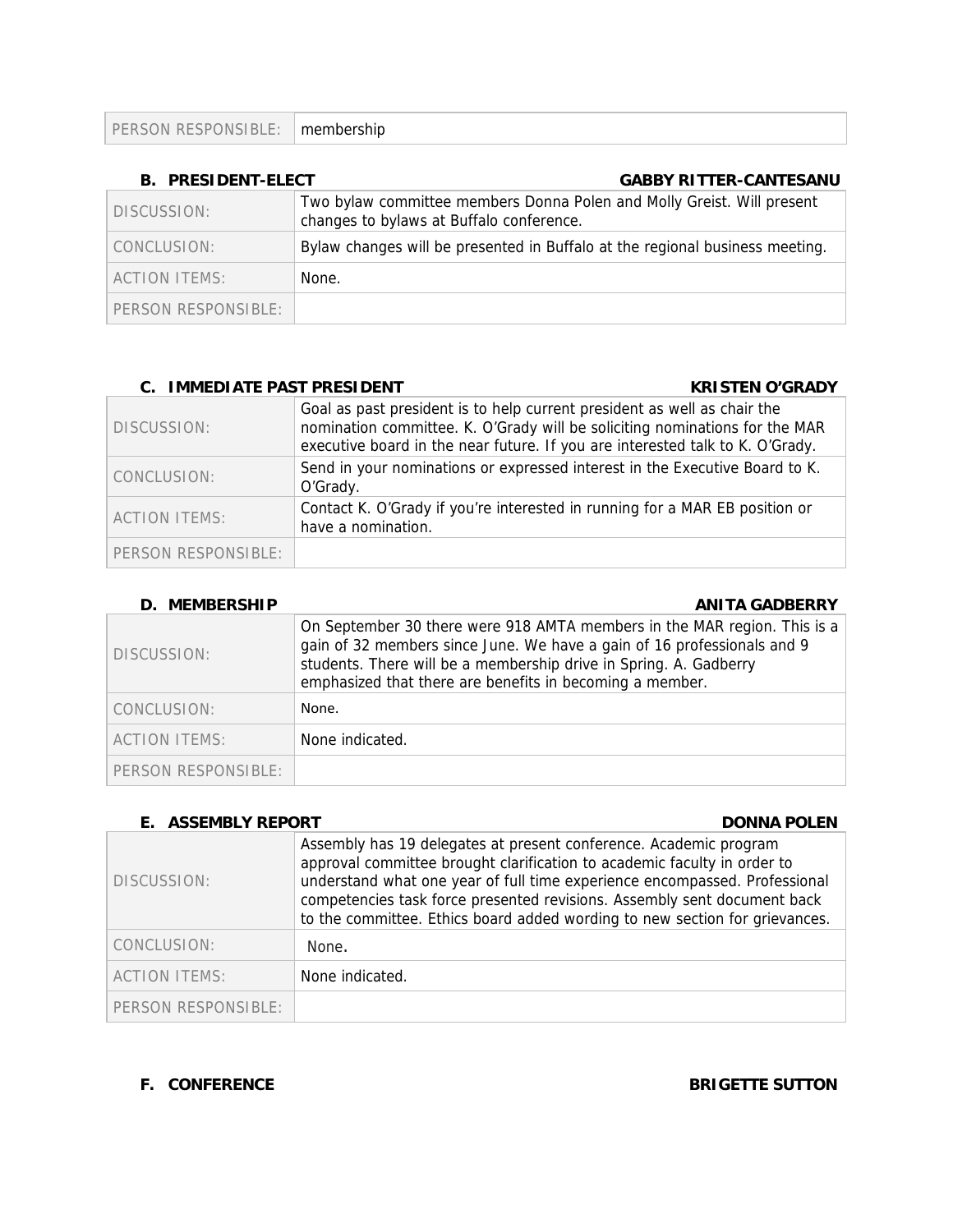| DISCUSSION:          | The 2014 regional conference will be in Buffalo, NY. If you have ideas send<br>them to B. Sutton. Conference committee is hoping to change up the closing<br>ceremony to find something that works better for the region. There may be a<br>7 hour training on Alzheimer's and Dementia. The session will be geared<br>toward educators in the area. Most conference events will be at convention<br>center in conference hotel. Call for papers just ended. One of the changes to<br>conference planning is increased student involved. Meaghan Bakey is the<br>student representative. There will also be more collaboration with the Public<br>Relations chair, Megan Resig. They are considering hiring AV support for first<br>time. The "Green Team" will minimize resources and time needed to plan<br>conference. New electronic programs for registration are being considered.<br>The committee is scouting locations for the 2015 conference. The future<br>Regional Event Planner will be Tina Myers. |  |
|----------------------|-------------------------------------------------------------------------------------------------------------------------------------------------------------------------------------------------------------------------------------------------------------------------------------------------------------------------------------------------------------------------------------------------------------------------------------------------------------------------------------------------------------------------------------------------------------------------------------------------------------------------------------------------------------------------------------------------------------------------------------------------------------------------------------------------------------------------------------------------------------------------------------------------------------------------------------------------------------------------------------------------------------------|--|
| CONCLUSION:          | None.                                                                                                                                                                                                                                                                                                                                                                                                                                                                                                                                                                                                                                                                                                                                                                                                                                                                                                                                                                                                             |  |
| <b>ACTION ITEMS:</b> | If you have ideas for 2014 conference send them to B. Sutton.                                                                                                                                                                                                                                                                                                                                                                                                                                                                                                                                                                                                                                                                                                                                                                                                                                                                                                                                                     |  |
| PERSON RESPONSIBLE:  |                                                                                                                                                                                                                                                                                                                                                                                                                                                                                                                                                                                                                                                                                                                                                                                                                                                                                                                                                                                                                   |  |

| <b>G. GOVERNMENT RELATIONS</b> |                                                                                                                                                                                                                                                                                                                                                                                                                                                                                                                                                                                                                                                                                         | <b>MARIA FAY</b> |
|--------------------------------|-----------------------------------------------------------------------------------------------------------------------------------------------------------------------------------------------------------------------------------------------------------------------------------------------------------------------------------------------------------------------------------------------------------------------------------------------------------------------------------------------------------------------------------------------------------------------------------------------------------------------------------------------------------------------------------------|------------------|
|                                | MAR has 6 active task forces. Working to updating MAR website with<br>government relations information. Proposal at Buffalo conferences will have<br>presentation on advocacy. Music therapists across the country are actively<br>involved in advocacy on the state and federal level designed to increase<br>access to quality services in healthcare and special education settings.                                                                                                                                                                                                                                                                                                 |                  |
| DISCUSSION:                    | MD State Task Force (Co-Chairs - Gabby Ritter-Cantesanu and Niki Runge)<br>Student Rep. Kayla Lyles need approval. She is a Graduate Certificate<br>student from Shenandoah University. Anne Lipe recommended her to serve<br>as the student member of the Maryland Task Force, and happily she agreed.<br>She is from the Frederick area, and Anne thinks she will be a wonderful<br>addition to the task force. Her email is klyles12@su.edu.<br>The MDSTF is currently compiling information received from a statewide<br>survey of MD music therapists and music therapy practice. Information<br>received from that will be used to create a MD State Music Therapy Fact<br>Sheet. |                  |
|                                | <b>NJ State Task Force</b> (Co-Chairs – Paula Unsal and Alecia Meila)<br>The co-chairs have both been very busy gathering information and moving<br>forward. Completing Fact Sheet Brochure. New Jersey Advocacy Workshop is<br>set for February 23, 2014 in two locations: Northern NJ, Montclair State<br>University; Southern NJ Center for Neurological and Neurodevelopmental<br>Health at Gibbsboro from 10am - 4pm for 5 CMTEs to be sponsored by<br>NJAMT. More details to follow: nominal fee for CMTEs. All MT's are<br>encouraged to attend, students and non-NJ MT's also welcome.                                                                                          |                  |
|                                | <b>NY State Task Force (Chair - Donna Polen)</b><br>Conference calls continue with other NYS Creative Arts Therapy (CAT)<br>representatives. Judy Simpson is helping to facilitate the work of a newly-<br>forming group and Kristen O'Grady will be the MT rep to this group,<br>tentatively called the NYS CAT Super 8. The main focus of the group will be to<br>identify areas of common interest for advocacy efforts in Albany and to create                                                                                                                                                                                                                                      |                  |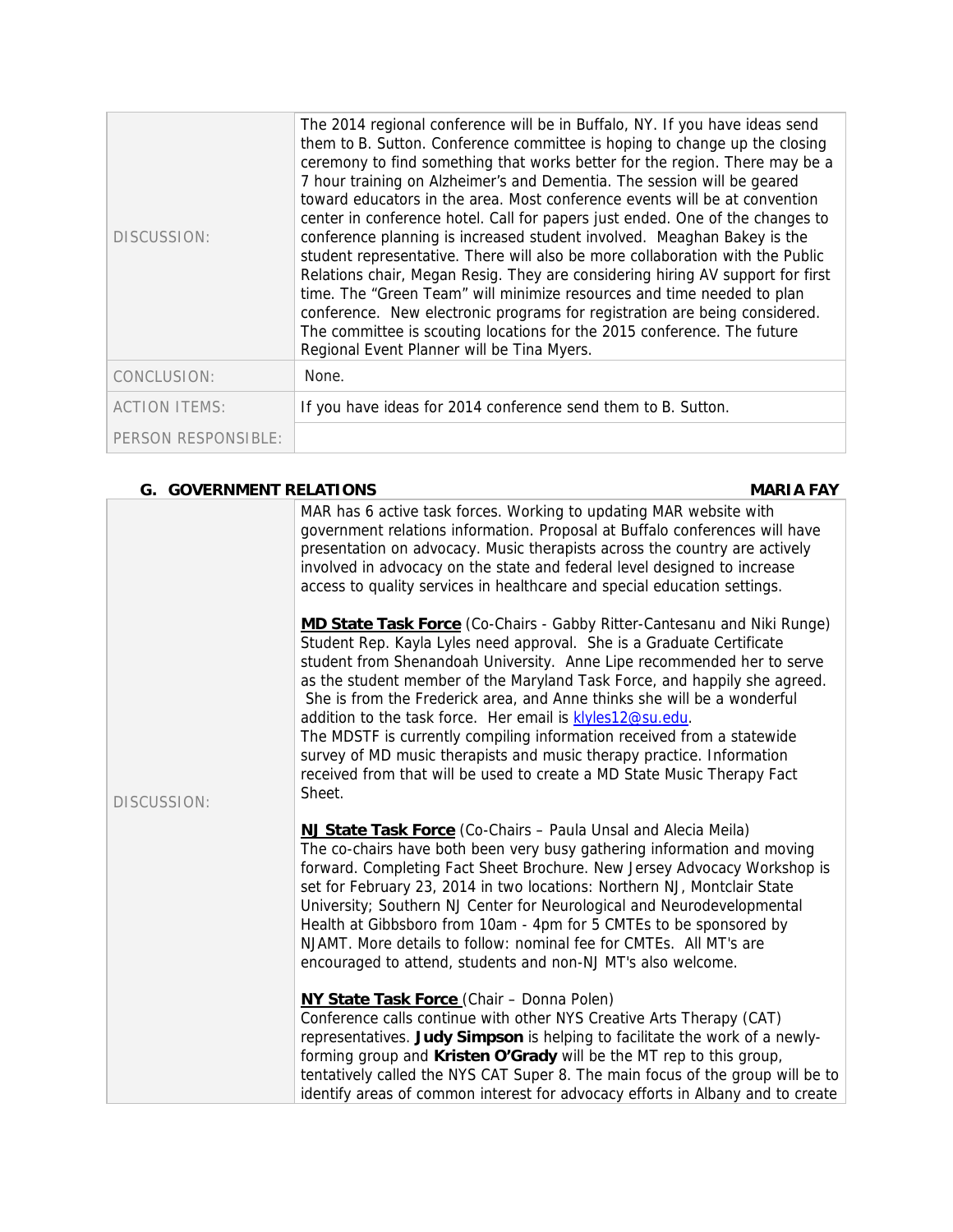a new format for communicating with all NYS CATs. NYSTF has started the process of gathering information regarding the possibility of pursuing a true music therapy license in NYS. It is envisioned as an option in addition to the LCAT, not in place of it and not in competition with it. The NYSTF has compiled a survey for the NY music therapists to complete. All NY music therapists are encouraged to complete this and aid the task force in their efforts.

**PA State Task Force** (Co-Chairs - Nicole Hahna, and Melanie Walborn) The task force along with Judy Simpson and Dena Register held an advocacy and hill day CMTE training with over 30 participants. The task force also planned for and held an advocacy Hill Day at the State Capitol in Harrisburg, PA. 6 groups of a total of 35 music therapy students, interns, and professionals met with over 45 senators and representatives to discuss the scope of music therapy within PA and possible ways to gain state recognition. There was an overwhelmingly positive response from this event. The task force will review hill day feedback forms from participants and plan for the next steps to attaining state recognition.

**VA State Task Force** (Co-Chairs – Michelle Westfall and Tom Gerni) Michelle Westfall stepped down as task force co-chair due to demands of family, school and work. The VASTF met with music therapists at the Fall VA State Meeting on September 28, 2013. This meeting included a 1 hour advocacy training "roundtable" discussion which included Lynchburg area VA Delegate T. Scott Garrett, MD. Legislative overview and history of efforts towards the state recognition plan were reviewed together with language and discussion of levels of regulation to be considered going forward. Possible patrons or sponsors of a bill seeking recognition of the MT-BC credential in Virginia were identified. A survey to MT-BCs across Virginia was available for two weeks and has now been closed. One question included education about the levels of regulation through the Board of Health Professions. MT-BC's were asked to indicate their preference for level of regulation. Of the 25 respondents to that question, 83% indicated they believe full licensure should be pursued. Elizabeth Haley has continued to work on criteria drafts required by the Board of Health Professions in VA drafting a Sunrise Review. They are available for review and comment. On the last phone conference it was jointly agreed to put the pre-file of a licensure or regulatory bill off a year to focus on building relationships with representatives, allied professions and other stakeholders and to work on communication between VASTF and the state association. Planning a Hill Day 2014.

### **WVSTF** (Chair – Amy Rodgers Smith)

The state task force in WV had their first conference call in October. They are currently in the process of researching state agencies/systems that regulate professions and deciding where they would like music therapy to be added. They are also in the process of designing a survey to investigate music therapy practice in WV. The task force is energized and excited to move the profession of music therapy forward in their state.

### NATIONAL

1. There are 40 active state Task Forces working with AMTA and CBMT on the state recognition operational plan. Three additional states are ready to start task force work in the next few months. In 2014,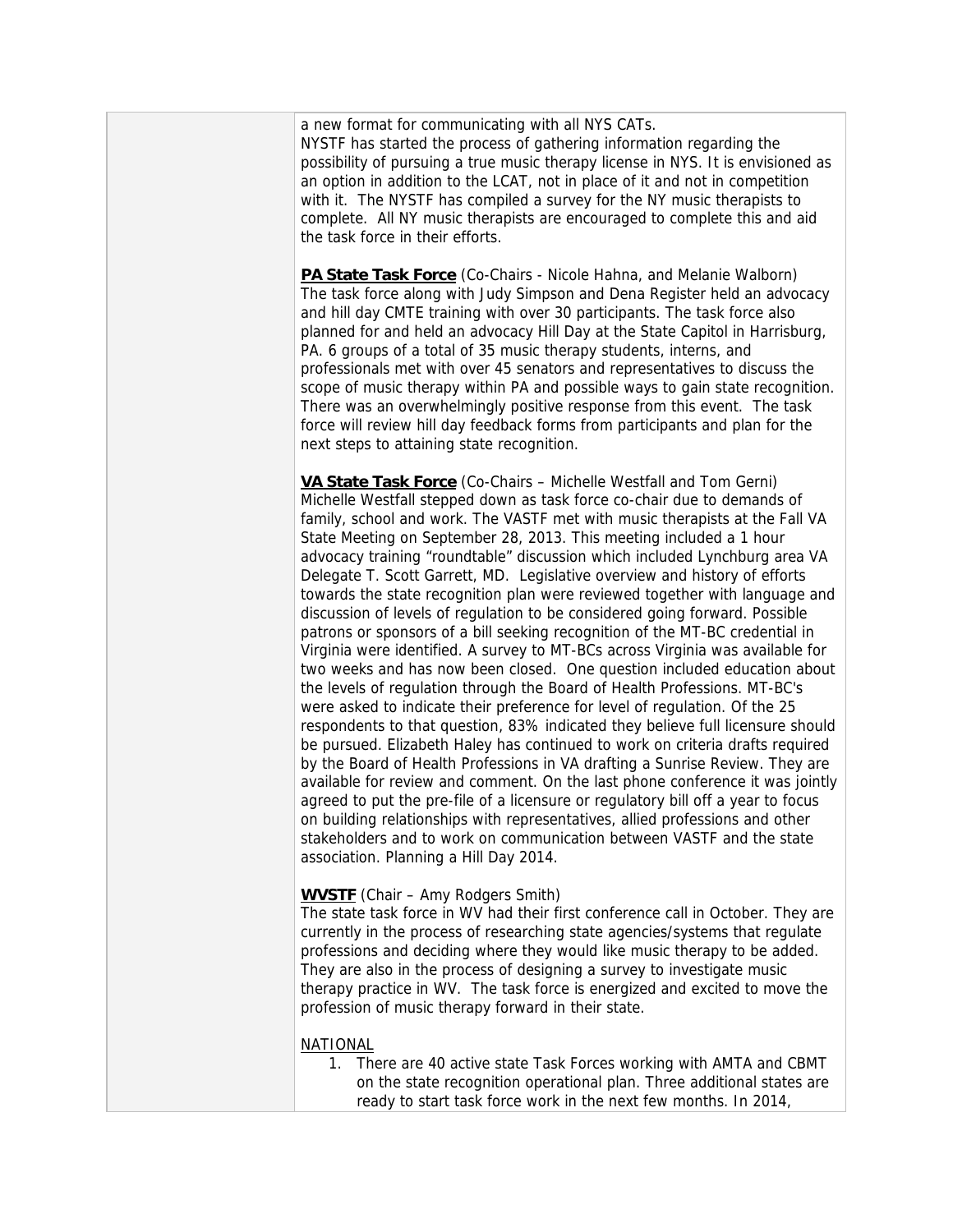|                      |       | legislation is anticipated to continue in Iowa and Minnesota, with<br>possible bills introduced in Indiana, Ohio, Missouri, Rhode Island and<br>Utah.                                                                                                                                                                                                                                                                                  |
|----------------------|-------|----------------------------------------------------------------------------------------------------------------------------------------------------------------------------------------------------------------------------------------------------------------------------------------------------------------------------------------------------------------------------------------------------------------------------------------|
|                      |       | 2. AMTA continues its national advocacy and professional representation<br>with Congress and multiple Washington DC-based coalitions and<br>alliances. Issues discussed included:                                                                                                                                                                                                                                                      |
|                      |       | a) Implementation of state-level health insurance exchanges that are<br>part of the Affordable Care Act.<br>b) a balanced approach to budget negotiations that have been<br>ongoing. Decisions must be made by January 15, 2014 to avoid the<br>interruption of Federal Government business.                                                                                                                                           |
|                      |       | 3. Following many years of advocacy and collaborative work with other<br>rehab therapy organizations, AMTA was recently offered seats on<br>three Joint Commission Professional and Technical Advisory<br>Committees, including Hospital, Behavioral Health and Home Care.<br>As a result, music therapists will actively participate in the review of<br>proposed standards for accreditation of facilities within these<br>programs. |
|                      |       | 4. The Veterans Administration recently approved plans to move the<br>music therapy job classification from Title 5 to Hybrid Title 38, which<br>more formally recognizes the MT-BC, levels of education, years of<br>experience, and specialized training.                                                                                                                                                                            |
|                      | 5.    | In addition to committee members planning advocacy presentations<br>during the 2014 Regional conferences, Iowa, Missouri, Minnesota,<br>Virginia, Indiana, Florida and Ohio are planning state Hill days.                                                                                                                                                                                                                              |
|                      | 6.    | Arts Advocacy Day 2014 will be held March 24 <sup>th</sup> and 25 <sup>th</sup> . AMTA<br>would like for a larger music therapy contingent to be in attendance<br>this year and will be sharing registration information with the<br>membership in the coming month.                                                                                                                                                                   |
|                      |       | 7. Plans for 2014 include continued networking with comparable<br>professions in an effort to build support for state recognition efforts.                                                                                                                                                                                                                                                                                             |
| CONCLUSION:          | None. |                                                                                                                                                                                                                                                                                                                                                                                                                                        |
| <b>ACTION ITEMS:</b> |       | None indicated.                                                                                                                                                                                                                                                                                                                                                                                                                        |
| PERSON RESPONSIBLE:  |       |                                                                                                                                                                                                                                                                                                                                                                                                                                        |

## **H. PUBLIC RELATIONS MEGAN RESIG**

| DISCUSSION: | Public Relations mission is to support membership. The MAR booth at<br>National Conference featured regional music therapists' work. The PR<br>committee is working actively on improving the MAR website. Looking for PR<br>committee volunteers. Email M. Resig at maramtapublicrelations@gmail.com<br>if you are interested. |
|-------------|---------------------------------------------------------------------------------------------------------------------------------------------------------------------------------------------------------------------------------------------------------------------------------------------------------------------------------|
| CONCLUSION: | None.                                                                                                                                                                                                                                                                                                                           |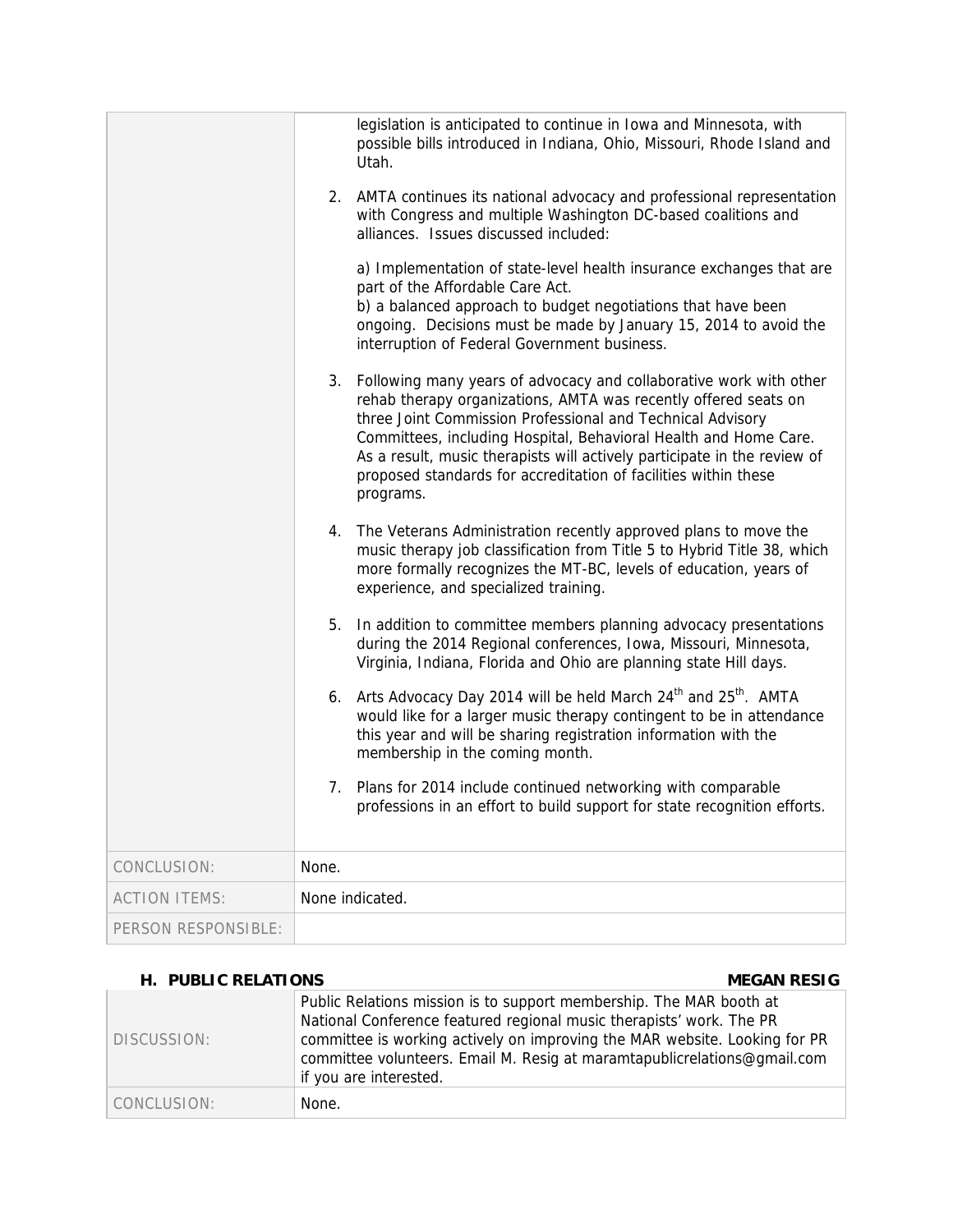| <b>ACTION ITEMS:</b>  | Contact M. Resig if you are interested in serving on the PR committee. |
|-----------------------|------------------------------------------------------------------------|
| PERSON RESPONSIBLE: I |                                                                        |

**I. STUDENT AFFAIRS NICOLE HAHNA FOR CONIO LORETTO AND MEAGAN BAKEY** 

÷

| DISCUSSION: |    |                                                                                                                                                                                                                                                                                                                                                                                                                                                        | 1. Region News:<br>After an extensive search and application process (that included an<br>increased number of applicants), the Jenny Shin Memorial Scholarship<br>was awarded to three deserving students at the MAR regional conference<br>in Scranton. Congratulations to: Kallie Enser (Nazareth College), Melinda<br>Korte (Marywood University), and Cassandra Summers (Elizabethtown<br>College). A few changes were made to the MARMATS Executive Board.<br>The current slate of officers is as follows: President, Logan Everhart -<br>SUNY Fredonia. Previous President Ashley Taylor changed her major out<br>of Music Therapy, which did not allow her to continue to hold the<br>position. The MARAMTS Board is extremely grateful to Ashley for her<br>efforts in ensuring a smooth transition for President Elect Logan Everhart,<br>who assumed the Presidency at the Summer Business Meeting. Logan's<br>promotion to President will leave the President Elect position open until<br>the MAR regional conference next year. Vice President: Meaghan Bakey -<br>Duquesne University. The Board sadly accepted the resignation of<br>previous Vice President Nicole Dadey, at which time a review of<br>nominated candidates was carried out and current Vice President<br>Meaghan was appointed. Secretary: Alicia Drexel - Molloy College.<br>Treasurer: Brooke Pantalena - Shenandoah University. Government<br>Relations Chair: Kayla McNamara - Marywood University.<br>Parliamentarian: Kara Whipple - Shenandoah University. Student Affairs<br>Advisor: Conio Loretto, MS, MT-BC, LCAT - The Center for Discovery. |
|-------------|----|--------------------------------------------------------------------------------------------------------------------------------------------------------------------------------------------------------------------------------------------------------------------------------------------------------------------------------------------------------------------------------------------------------------------------------------------------------|-------------------------------------------------------------------------------------------------------------------------------------------------------------------------------------------------------------------------------------------------------------------------------------------------------------------------------------------------------------------------------------------------------------------------------------------------------------------------------------------------------------------------------------------------------------------------------------------------------------------------------------------------------------------------------------------------------------------------------------------------------------------------------------------------------------------------------------------------------------------------------------------------------------------------------------------------------------------------------------------------------------------------------------------------------------------------------------------------------------------------------------------------------------------------------------------------------------------------------------------------------------------------------------------------------------------------------------------------------------------------------------------------------------------------------------------------------------------------------------------------------------------------------------------------------------------------------------------------------------------------------------------|
|             | 2. | The MARAMTS Executive Board held their Summer Business Meeting in<br>early August at The Center for Discovery in Harris, NY. A lot of ground<br>was covered during the meeting, including the transferring of<br>responsibilities to new Board members. The Board met again in mid-<br>September with chapter representatives from around the region at<br>Elizabethtown College. At the meeting, many decisions were made for the<br>year, including: |                                                                                                                                                                                                                                                                                                                                                                                                                                                                                                                                                                                                                                                                                                                                                                                                                                                                                                                                                                                                                                                                                                                                                                                                                                                                                                                                                                                                                                                                                                                                                                                                                                           |
|             |    |                                                                                                                                                                                                                                                                                                                                                                                                                                                        | · Fund raising plans – i.e. lanyards and bumper stickers<br>· Naming of the Fender Music Foundation as the organization to benefit<br>from the canning fund raiser held at regional conference<br>. The formation of a committee to explore the needs of graduate students<br>within the region (how they are similar and different from those of<br>undergraduate students), with a goal of increasing the participation of<br>graduate students in MARAMTS<br>· Participation of student representatives on the regional conference<br>planning committee (invited by the professional MAR Board)<br>· Student Service Project will once again occur, bringing Music Therapy<br>students to a facility in the area of the regional conference (Buffalo, NY -<br>Spring 2014).                                                                                                                                                                                                                                                                                                                                                                                                                                                                                                                                                                                                                                                                                                                                                                                                                                                           |
|             |    |                                                                                                                                                                                                                                                                                                                                                                                                                                                        | Additionally, SUNY New Paltz reinstated its Music Therapy Club and had<br>representatives at the meeting.                                                                                                                                                                                                                                                                                                                                                                                                                                                                                                                                                                                                                                                                                                                                                                                                                                                                                                                                                                                                                                                                                                                                                                                                                                                                                                                                                                                                                                                                                                                                 |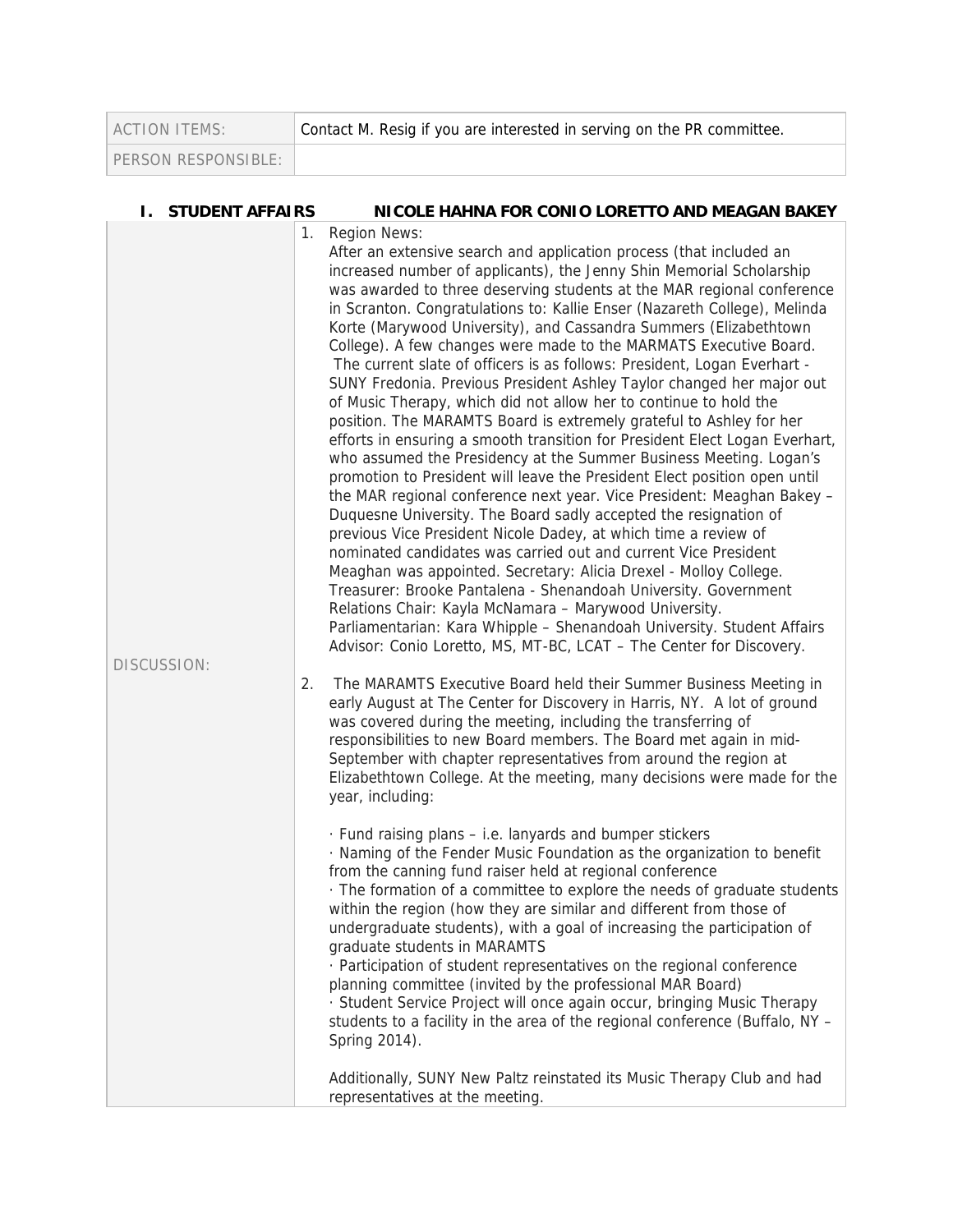|                      | Passages 2013: PEACE, LOVE & MUSIC THERAPY<br>3.<br>This year's Passages Conference for MAR's students and new<br>professionals was held onOctober 5, 2015 at the Michael Ritchie Big Barn<br>Center at The Center for Discovery. Just short of 100 conference<br>attendees participated. Co-chairs for the event were new professional<br>Ashley Bonilla, MT-BC and SUNY Fredonia student Liz Anstead. Both<br>worked hard to create an exciting conference program, which included a<br>keynote speaker (Eric Wills of the Jamaica Field Service Project) and a<br>number of very diverse concurrent sessions. Added this year was an<br>optional visit to the Museum at Bethel Woods, the site of the original<br>Woodstock concert. As such, the conference was aptly named "Peace -<br>Love - Music Therapy."<br>2013-2014 Scholarships<br>4.<br>Once again this year, the MAR and MARAMTS will be awarding<br>scholarships to students and interns in the region.<br>Scholarships to be awarded, together with their deadlines are:<br>Sophomore Scholarship - November 15, 2013<br>Junior Scholarship - November 15, 2013<br>Graduate Scholarship - November 15, 2013<br>Music Therapy Club Award - December 6, 2013<br>Jenny Shinn Scholarship - January 24, 2014 |
|----------------------|---------------------------------------------------------------------------------------------------------------------------------------------------------------------------------------------------------------------------------------------------------------------------------------------------------------------------------------------------------------------------------------------------------------------------------------------------------------------------------------------------------------------------------------------------------------------------------------------------------------------------------------------------------------------------------------------------------------------------------------------------------------------------------------------------------------------------------------------------------------------------------------------------------------------------------------------------------------------------------------------------------------------------------------------------------------------------------------------------------------------------------------------------------------------------------------------------------------------------------------------------------------------------|
|                      | <b>MAR-AMTS Vice President Report</b><br><b>Meaghan Bakey</b>                                                                                                                                                                                                                                                                                                                                                                                                                                                                                                                                                                                                                                                                                                                                                                                                                                                                                                                                                                                                                                                                                                                                                                                                             |
|                      | 5. Can still purchase fundraising items online.                                                                                                                                                                                                                                                                                                                                                                                                                                                                                                                                                                                                                                                                                                                                                                                                                                                                                                                                                                                                                                                                                                                                                                                                                           |
|                      | 6. Will be raising money for the Fender Music Foundation at the Buffalo<br>conference.                                                                                                                                                                                                                                                                                                                                                                                                                                                                                                                                                                                                                                                                                                                                                                                                                                                                                                                                                                                                                                                                                                                                                                                    |
|                      | 7. Service project will be Women & Children's Hospital in Buffalo.                                                                                                                                                                                                                                                                                                                                                                                                                                                                                                                                                                                                                                                                                                                                                                                                                                                                                                                                                                                                                                                                                                                                                                                                        |
|                      | 5. Water bottles and mugs will be sold online. New fundraiser will be<br>lanyards and bumper stickers (design to be determined).                                                                                                                                                                                                                                                                                                                                                                                                                                                                                                                                                                                                                                                                                                                                                                                                                                                                                                                                                                                                                                                                                                                                          |
|                      | 9. Looking at adding Graduate chapter representative or Graduate position<br>on the executive board.                                                                                                                                                                                                                                                                                                                                                                                                                                                                                                                                                                                                                                                                                                                                                                                                                                                                                                                                                                                                                                                                                                                                                                      |
| CONCLUSION:          | None.                                                                                                                                                                                                                                                                                                                                                                                                                                                                                                                                                                                                                                                                                                                                                                                                                                                                                                                                                                                                                                                                                                                                                                                                                                                                     |
| <b>ACTION ITEMS:</b> | None indicated.                                                                                                                                                                                                                                                                                                                                                                                                                                                                                                                                                                                                                                                                                                                                                                                                                                                                                                                                                                                                                                                                                                                                                                                                                                                           |
| PERSON RESPONSIBLE:  |                                                                                                                                                                                                                                                                                                                                                                                                                                                                                                                                                                                                                                                                                                                                                                                                                                                                                                                                                                                                                                                                                                                                                                                                                                                                           |

## **J. HISTORIAN JULIE NEAL**

| DISCUSSION: | MAR does not currently have a historian. If you are interested in being<br>historian contact J. Neal. Carol Schultis, past historian, is willing to share<br>information regarding this position. |
|-------------|---------------------------------------------------------------------------------------------------------------------------------------------------------------------------------------------------|
| CONCLUSION: | MAR is in need of a historian.                                                                                                                                                                    |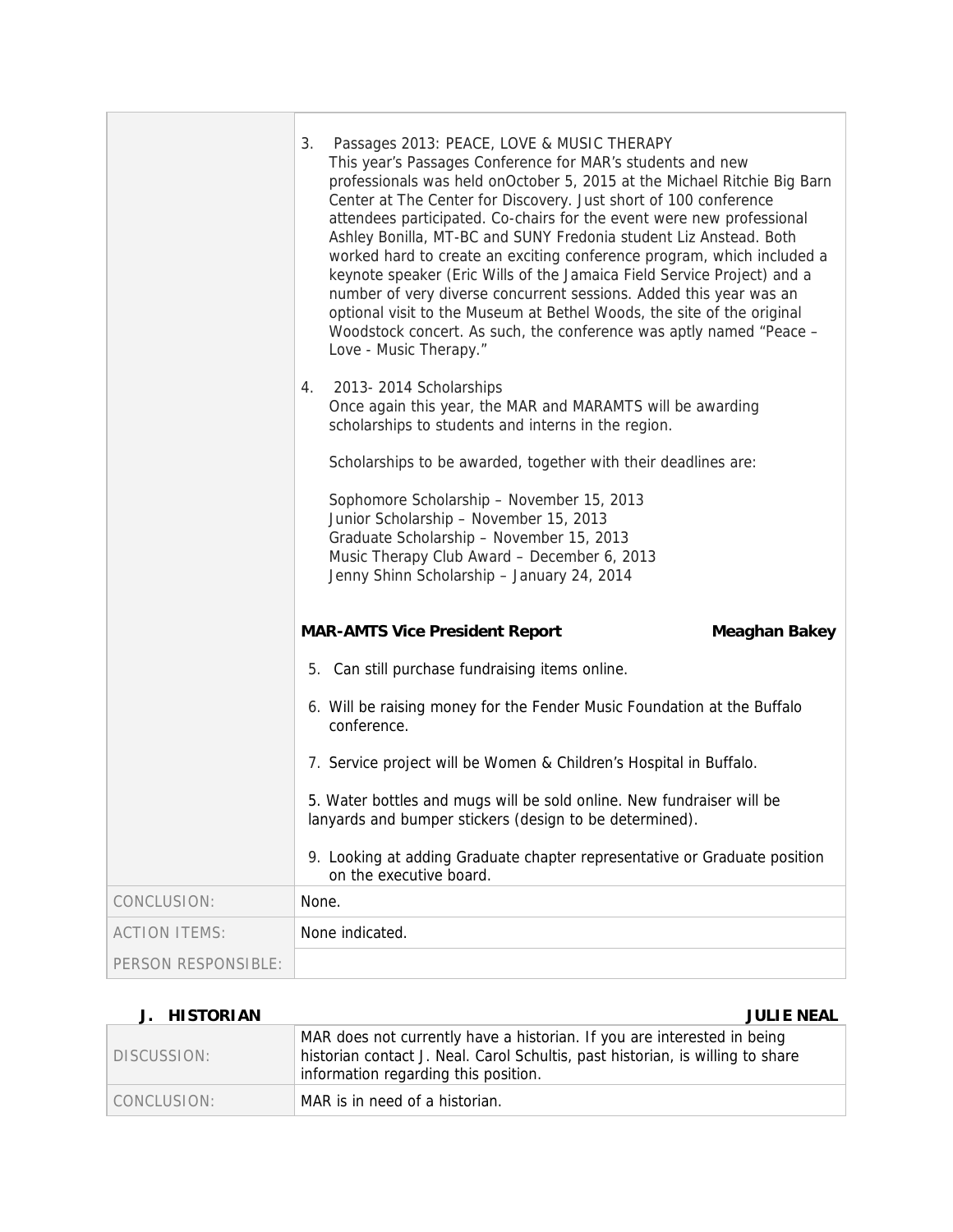| ACTION ITEMS:         | Contact J. Neal if you are interested in being the regional historian. |
|-----------------------|------------------------------------------------------------------------|
| PERSON RESPONSIBLE: I |                                                                        |

### **K. ARCHIVIST JULIE NEAL FOR PHIL MAUSKAPF**

| DISCUSSION:                        | No new report.  |
|------------------------------------|-----------------|
| CONCLUSION:                        | None.           |
| ACTION ITEMS:                      | None indicated. |
| $\overline{P}$ PFRSON RESPONSIBLE: |                 |

### **L. FINANCES** BROOKE CARROLL

| DISCUSSION:          | 1. Account balances (as of November 18, 2013):<br>Conference<br><b>Operating Budget</b><br>Passages<br><b>Students</b> | \$3000<br>\$103,420.11<br>\$1.51<br>\$7,389.20<br>2. Assembly members, executive board, and national committee<br>representatives are eligible for reimbursement if they attend all meetings. |
|----------------------|------------------------------------------------------------------------------------------------------------------------|-----------------------------------------------------------------------------------------------------------------------------------------------------------------------------------------------|
| CONCLUSION:          | None.                                                                                                                  |                                                                                                                                                                                               |
| <b>ACTION ITEMS:</b> | None indicated.                                                                                                        |                                                                                                                                                                                               |
| PERSON RESPONSIBLE:  |                                                                                                                        |                                                                                                                                                                                               |

## **IV. AMTA COMMITTEE REPORTS**

### **A. ACADEMIC PROGRAM APPROVAL EVELYN SELESKY**

| DISCUSSION: | 1. Programs Re-Approved: <i>pending documentation of official NASM re-</i><br>accreditation<br>Immaculata University - Bachelor of Arts in Music Therapy, Master of Arts<br>in Music Therapy<br>Slippery Rock University - Bachelor of Music in Music Therapy<br>Colorado State University - Bachelor of Music in Music Therapy, Master of<br>Music in Music Therapy<br>Utah State University - Bachelor of Science in Music Therapy<br>Eastern Michigan University - Bachelor of Music Therapy<br>University of Kansas - Bachelor of Music in Music Therapy, Master of<br>Music in Music Therapy<br>University of Missouri, Kansas City - Bachelor of Arts with Emphasis in<br>Music Therapy, Master of Arts in Music Therapy |
|-------------|--------------------------------------------------------------------------------------------------------------------------------------------------------------------------------------------------------------------------------------------------------------------------------------------------------------------------------------------------------------------------------------------------------------------------------------------------------------------------------------------------------------------------------------------------------------------------------------------------------------------------------------------------------------------------------------------------------------------------------|
|             | New York University<br>Berkeley<br>University of Alabama                                                                                                                                                                                                                                                                                                                                                                                                                                                                                                                                                                                                                                                                       |
|             | 2. Initial Program Approval<br>Colorado State University - Master of Music in Music Therapy, Distance<br>Learning Program                                                                                                                                                                                                                                                                                                                                                                                                                                                                                                                                                                                                      |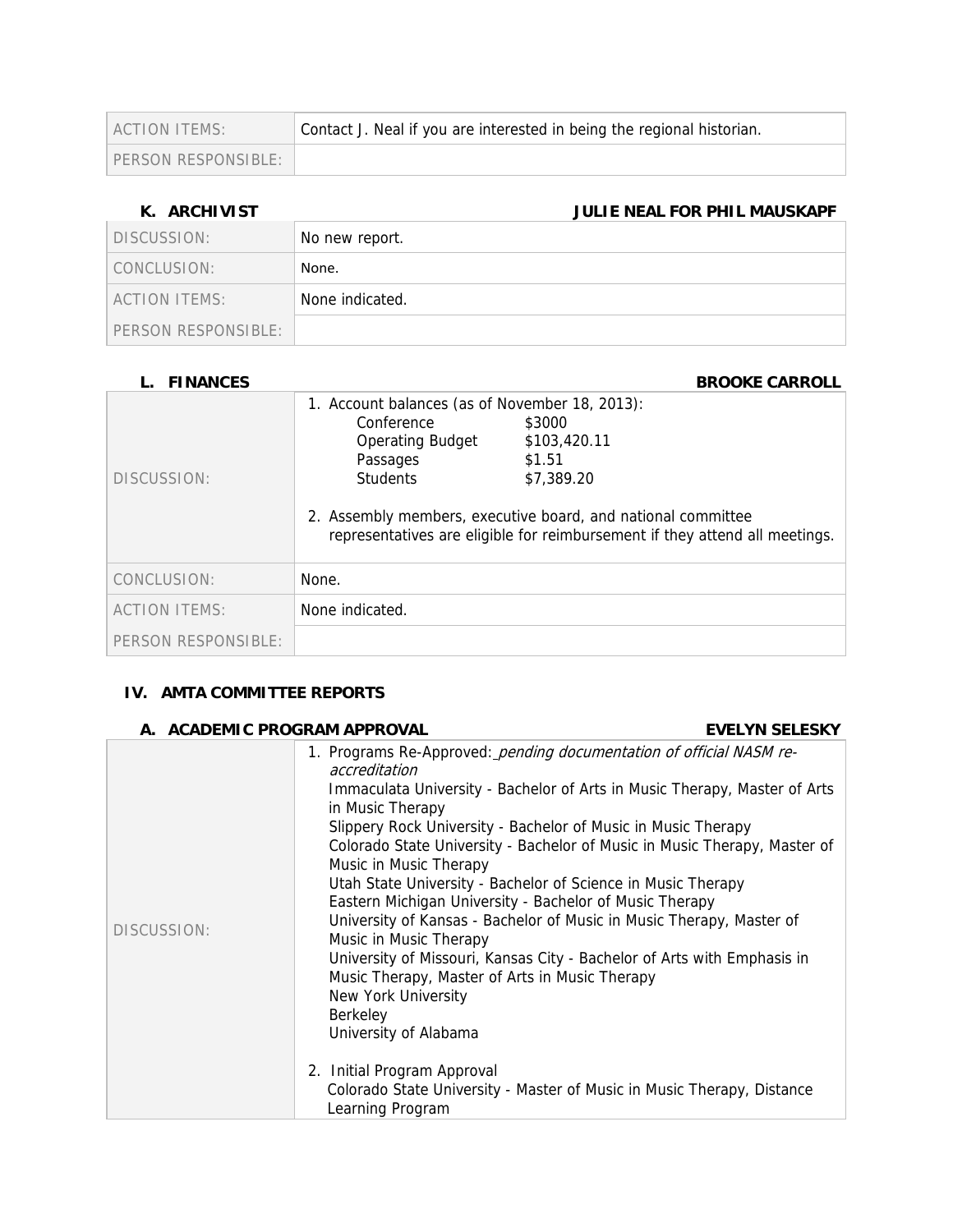|                      | 3. 12 Programs are currently under review                                                                                                                                                                                                                                                                                                                 |  |
|----------------------|-----------------------------------------------------------------------------------------------------------------------------------------------------------------------------------------------------------------------------------------------------------------------------------------------------------------------------------------------------------|--|
|                      | 4. APAC consults all year long with program directors regarding program<br>development, curriculum changes, preparing for AMTA approval.<br>Currently considering giving a concurrent session or CMTE on academic<br>& clinical training program development and incorporating the AMTA<br>Standards for Education & Clinical Training for all educators. |  |
|                      | 5. Application forms are being revised.                                                                                                                                                                                                                                                                                                                   |  |
| CONCLUSION:          | None.                                                                                                                                                                                                                                                                                                                                                     |  |
| <b>ACTION ITEMS:</b> | None indicated.                                                                                                                                                                                                                                                                                                                                           |  |
| PERSON RESPONSIBLE:  |                                                                                                                                                                                                                                                                                                                                                           |  |

### **B.** AFFILIATE RELATIONS **NICE ASSESSED ASSESSED A NINA GALERSTEIN**

| DISCUSSION:                        | Currently building connections with affiliate organizations. Holding a<br>competition to get the most non-music therapist presentations at conference.<br>Email blast will have more information. |
|------------------------------------|---------------------------------------------------------------------------------------------------------------------------------------------------------------------------------------------------|
| CONCLUSION:                        | None.                                                                                                                                                                                             |
| ACTION ITEMS:                      | Email blast will be sent.                                                                                                                                                                         |
| PERSON RESPONSIBLE: IN. Galerstein |                                                                                                                                                                                                   |

## **C.** AMTA BOARD OF DIRECTORS BRIAN ABRAMS

| DISCUSSION:          | Board has been meeting since Tuesday. B. Abrams encouraged<br>1.<br>members to consider a board position on the AMTA board. Motion was<br>presented at AMTA business meeting, for appointing vice president elect.<br>The board is in agreement that moving an appointed person to an<br>elected position on the board is not fulfilling democratic process.<br>Rationale for new motion does not allow membership's option to have a<br>vote. B. Abrams presented a motion that coincides with MAR region's<br>bylaws. B. Abrams encouraged attendance at business meeting. An<br>increase in dues was presented and approved by the assembly. In 2015<br>a \$15 increase will occur for professional members. |
|----------------------|-----------------------------------------------------------------------------------------------------------------------------------------------------------------------------------------------------------------------------------------------------------------------------------------------------------------------------------------------------------------------------------------------------------------------------------------------------------------------------------------------------------------------------------------------------------------------------------------------------------------------------------------------------------------------------------------------------------------|
| CONCLUSION:          | None.                                                                                                                                                                                                                                                                                                                                                                                                                                                                                                                                                                                                                                                                                                           |
| <b>ACTION ITEMS:</b> | None indicated.                                                                                                                                                                                                                                                                                                                                                                                                                                                                                                                                                                                                                                                                                                 |
| PERSON RESPONSIBLE:  |                                                                                                                                                                                                                                                                                                                                                                                                                                                                                                                                                                                                                                                                                                                 |

## **2. ASSOCIATION INTERNSHIP APPROVAL MATT PHILIPS**

| DISCUSSION: | <b>1.</b> From the National Committee:<br>There have been several recent legal decisions and regulations that may<br>have an effect on National Roster Internship Programs. These<br>include state authorization agreements and unpaid internships. AMTA is<br>aware of both of these topics and is examining how they may affect<br>National Roster Internship Programs. Any additional questions or<br>comments may be directed to Mary Jane Landaker, AIAC chair. Her<br>contact information is available on the AMTA website. |
|-------------|-----------------------------------------------------------------------------------------------------------------------------------------------------------------------------------------------------------------------------------------------------------------------------------------------------------------------------------------------------------------------------------------------------------------------------------------------------------------------------------------------------------------------------------|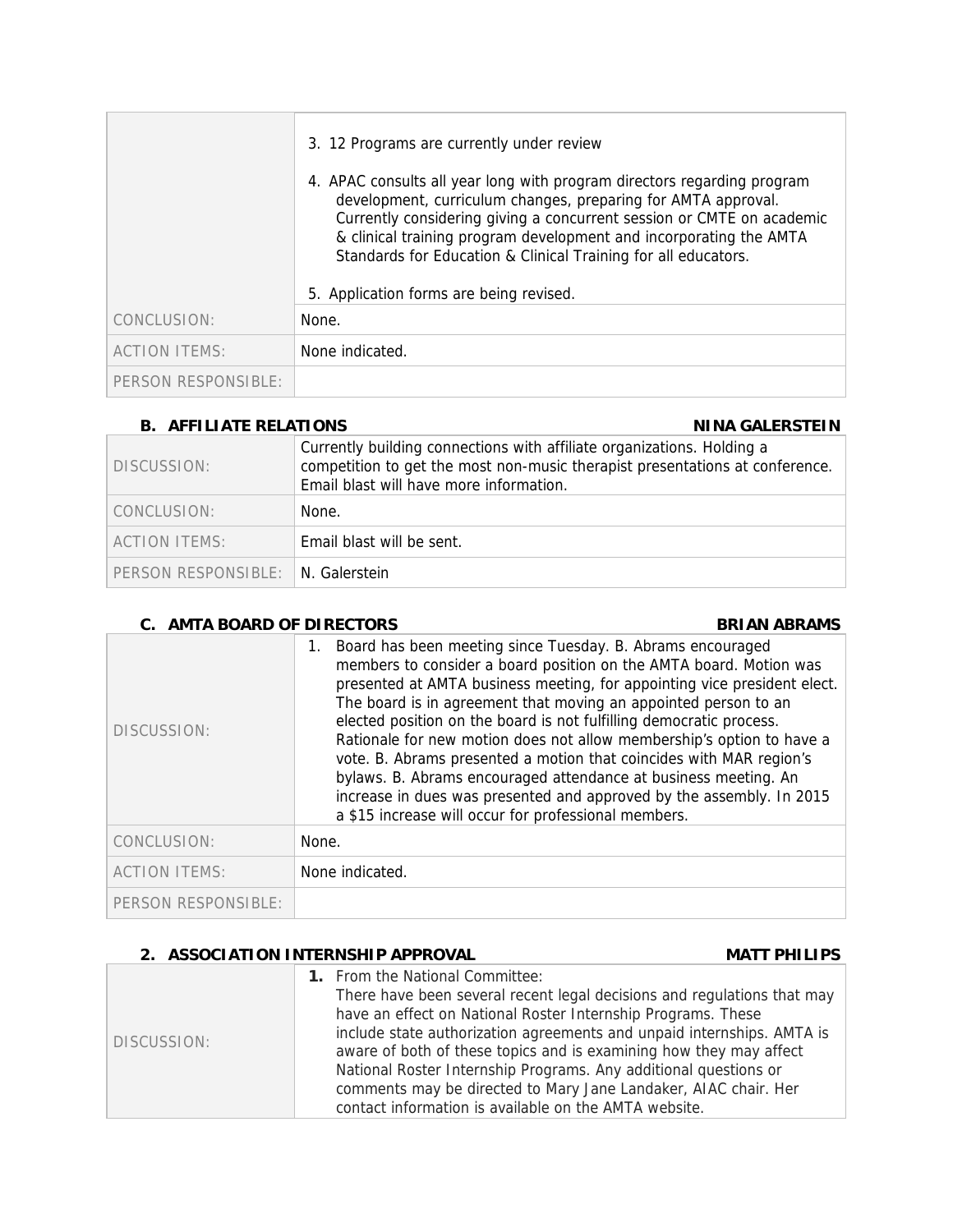|                      | 2. Remember to send in all internship paperwork – the Annual Report,<br>acceptance letters, and site evaluations to the AIAC representative.<br>3. The Competency Task Force presented their work to the Assembly of                  |
|----------------------|---------------------------------------------------------------------------------------------------------------------------------------------------------------------------------------------------------------------------------------|
|                      | Delegates during this conference. Pay attention to changes in the AMTA<br>Professional Competencies. This will affect competency-based clinical<br>training.                                                                          |
|                      | 4. You do NOT want to miss next year's CMTE!                                                                                                                                                                                          |
|                      | <b>REGIONAL REPORT</b><br><b>TERI MCMANUS</b>                                                                                                                                                                                         |
|                      | Total National Roster Internship Sites in MAR: 32<br>5.<br><b>Currently Active: 28</b><br>Currently Inactive: 4<br>Total Closed in the past 12 months: 1<br>Newly Approved in the past 12 months: 2                                   |
|                      | 6. The CMTE for Intern Development and Supervision was presented by T.<br>McManus at the Scranton MAR conference. It was well attended (36<br>enrolled) and the interest was in both developing the internship and in<br>supervision. |
|                      | 7. T. McManus thanks the membership for many years of allowing her to<br>serve on this committee. She also thanked Matthew Phillips for taking on<br>this role.                                                                       |
| CONCLUSION:          | None.                                                                                                                                                                                                                                 |
| <b>ACTION ITEMS:</b> | None indicated.                                                                                                                                                                                                                       |
| PERSON RESPONSIBLE:  |                                                                                                                                                                                                                                       |

| 8. CONTINUING EDUCATION |                                               | <b>LAURIE KEOUGH &amp; CLARE AREZINA</b>                                                                                                                                                                                                                     |
|-------------------------|-----------------------------------------------|--------------------------------------------------------------------------------------------------------------------------------------------------------------------------------------------------------------------------------------------------------------|
|                         | 1.<br>throughout the region in 2013           | Regional report: In addition to conference CMTEs, sponsored 4 CMTEs                                                                                                                                                                                          |
| DISCUSSION:             | New job share roles:<br>2.<br>coordination    | Laurie Keough-lead coordination, national representation, coordination<br>of regionally sponsored CMTEs, assist Clare with conference CMTE<br>Clare Arezina - coordinating regional conference CMTEs<br>Regional in Buffalo; Call for papers ended on Sunday |
|                         | National report: 29 CMTEs, 4 institutes<br>3. | 8 advocacy workshops across us this year<br>AMTA offering on-line CMTEs                                                                                                                                                                                      |
|                         | learning objectives                           | 4. CBMT visit: have noticed an increase trend in multiple presenters; all<br>presenters need to be on the same topic and addressing the same                                                                                                                 |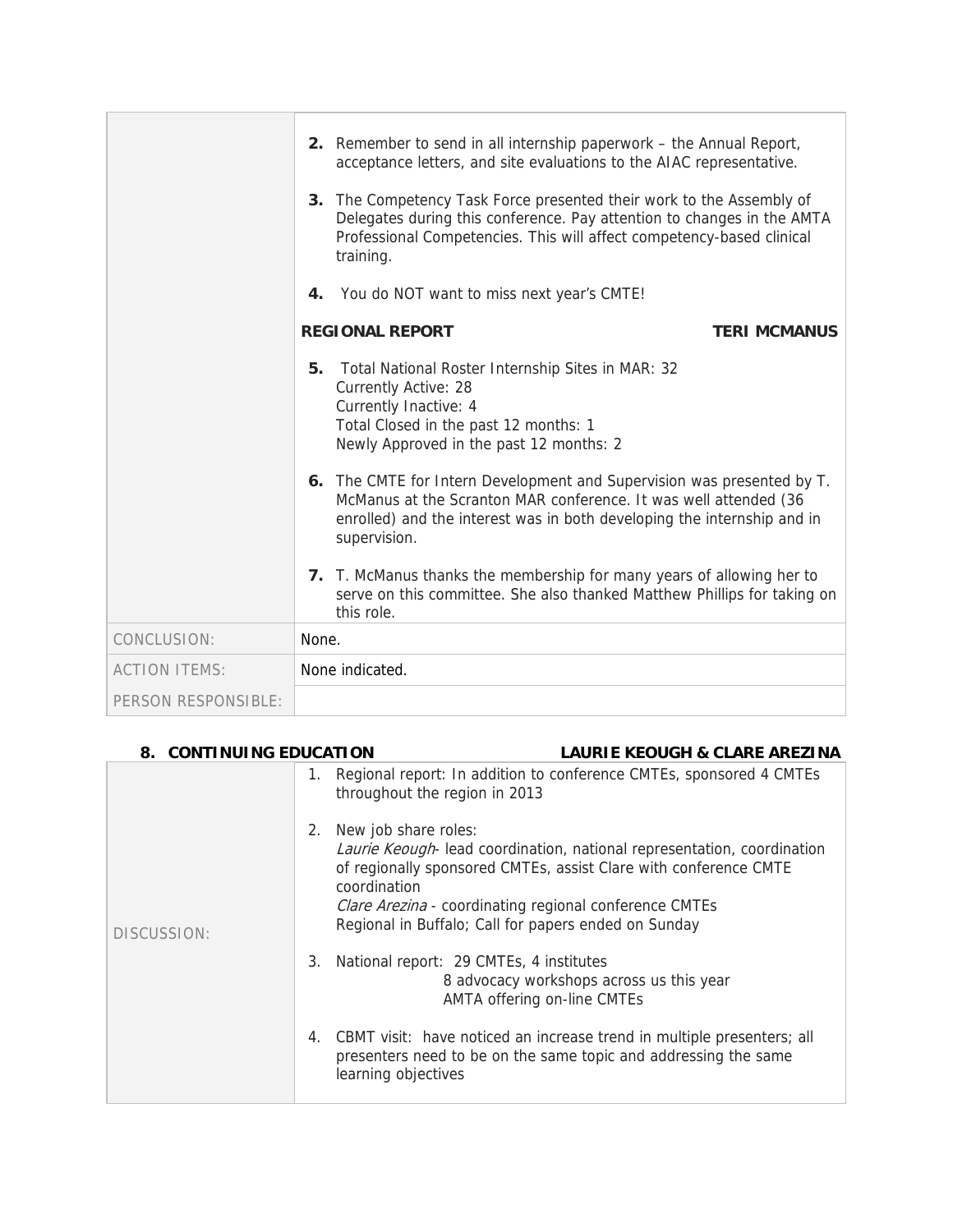|                     | Lisa Swanson and Victoria Vega are stepping down at the end of the<br>5.<br>December. |
|---------------------|---------------------------------------------------------------------------------------|
| CONCLUSION:         | None.                                                                                 |
| ACTION ITEMS:       | None indicated.                                                                       |
| PERSON RESPONSIBLE: |                                                                                       |

| 9.                   | <b>WORKFORCE DEVELOPMENT &amp; RETENTION</b>                                                                                                                                                                                                                                                                                                                                                                                                                                                                                                                                                                                                                                                                                                                                            | <b>MEGAN RESIG</b> |
|----------------------|-----------------------------------------------------------------------------------------------------------------------------------------------------------------------------------------------------------------------------------------------------------------------------------------------------------------------------------------------------------------------------------------------------------------------------------------------------------------------------------------------------------------------------------------------------------------------------------------------------------------------------------------------------------------------------------------------------------------------------------------------------------------------------------------|--------------------|
| DISCUSSION:          | 1. Significant discussion about the enormity of the two areas of<br>concentration in this committee - workforce development and<br>employment retention.<br>Issues related to retention: (5800 CBMT current recipients - AMTA<br>2 <sub>1</sub><br>current membership 2100)<br>• Cost of AMTA membership<br>• Cost of conference attendance<br>• Cost of/access to health insurance<br>• Lack of advancement opportunities<br>• Lack of benefits – retirement plans, etc.<br>• Low salaries<br>• Feeling powerless to influence/affect change<br>• Gender inequity<br>• Helping professionals - finding it difficult to self-advocate<br>We request that the Board of Directors create a Public Relations<br>3.<br>committee to create a unified image and craft the message and vision |                    |
|                      | of AMTA to both its members and the community.                                                                                                                                                                                                                                                                                                                                                                                                                                                                                                                                                                                                                                                                                                                                          |                    |
| CONCLUSION:          | None.                                                                                                                                                                                                                                                                                                                                                                                                                                                                                                                                                                                                                                                                                                                                                                                   |                    |
| <b>ACTION ITEMS:</b> | We request that the AMTA Board of Directors create a Public Relations<br>committee to create a unified image and craft the message and vision of<br>AMTA to both its members and the community.                                                                                                                                                                                                                                                                                                                                                                                                                                                                                                                                                                                         |                    |
| PERSON RESPONSIBLE:  | <b>AMTA</b>                                                                                                                                                                                                                                                                                                                                                                                                                                                                                                                                                                                                                                                                                                                                                                             |                    |

### **10. GOVERNMENT RELATIONS MARIA FAY**

| DISCUSSION:         | Covered earlier. |
|---------------------|------------------|
| CONCLUSION:         |                  |
| ACTION ITEMS:       |                  |
| PERSON RESPONSIBLE: |                  |

## **11. INTERNATIONAL RELATIONS FLOSSIE IERARDI**

| DISCUSSION: | Global perspective session will be this afternoon, by 14 presenters. This will |
|-------------|--------------------------------------------------------------------------------|
|             | highlight service opportunities that have occurred. 40th Conference of the     |
|             | Canadian Association for Music Therapy will be June 23-24, 2014 in Toronto,    |
|             | Canada. For more info email info.musictherapy2014@bell.net. The 3rd            |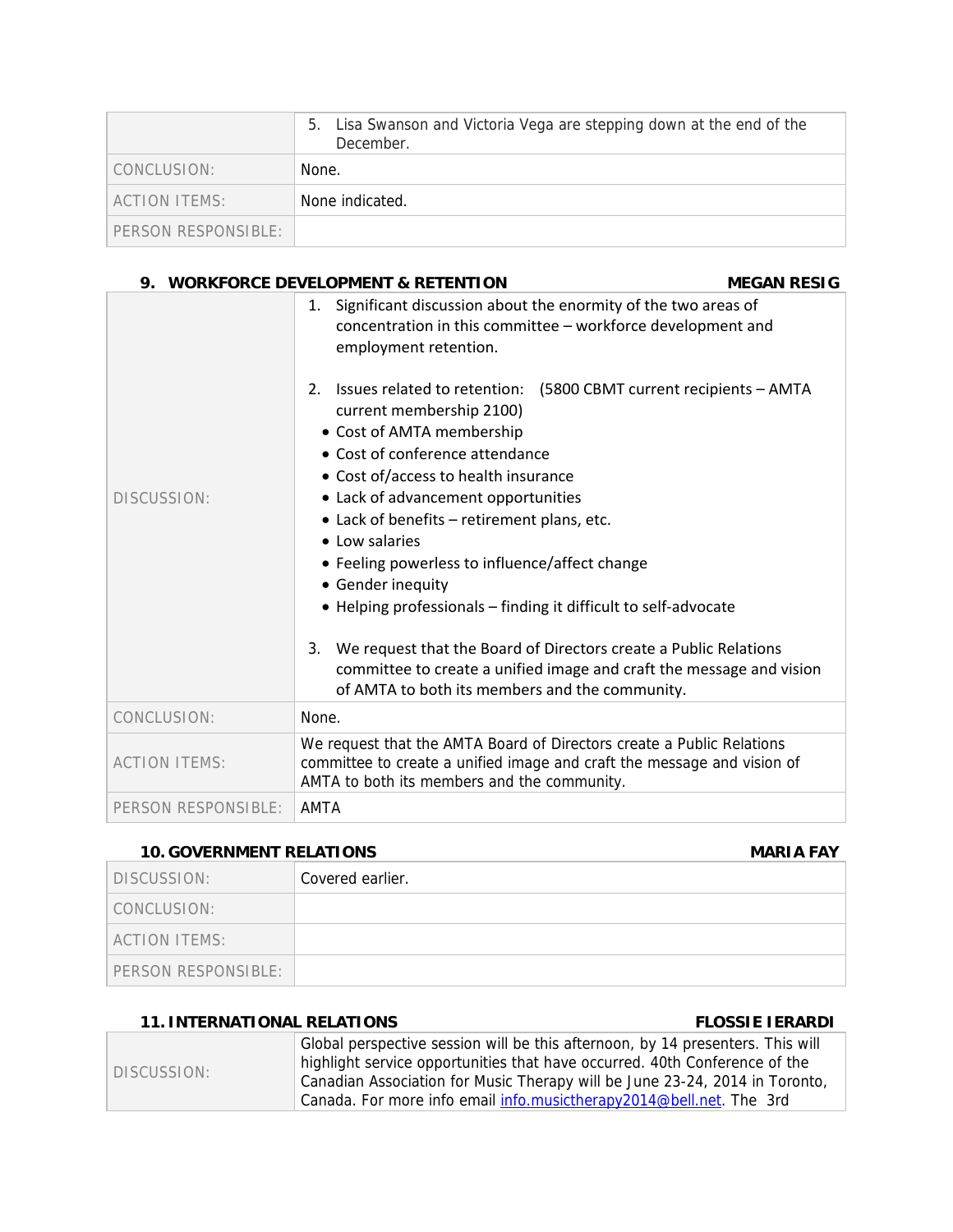|                      | International Conference of the International Association for Music &<br>Medicine: Music Medicine Through the Lifespan is June 24-27, 2014 in<br>Toronto, Canada. For more info visit http://www.iammcanada.com. The 14th<br>World Congress of Music Therapy is July 6-12, 2014 in Vienna/Krems, Austria.<br>For more information visit www.musictherapy2014.org.<br>Brian Abrams was involved in Ecuador initiative service project calling for<br>students and professionals. Looking at establishing MT as profession. Thanks<br>SER for donating \$500 toward today's sessions. Suggested international<br>student support meetings/tables at regional conferences and state meetings. |
|----------------------|--------------------------------------------------------------------------------------------------------------------------------------------------------------------------------------------------------------------------------------------------------------------------------------------------------------------------------------------------------------------------------------------------------------------------------------------------------------------------------------------------------------------------------------------------------------------------------------------------------------------------------------------------------------------------------------------|
| CONCLUSION:          | None.                                                                                                                                                                                                                                                                                                                                                                                                                                                                                                                                                                                                                                                                                      |
| <b>ACTION ITEMS:</b> | None indicated.                                                                                                                                                                                                                                                                                                                                                                                                                                                                                                                                                                                                                                                                            |
| PERSON RESPONSIBLE:  |                                                                                                                                                                                                                                                                                                                                                                                                                                                                                                                                                                                                                                                                                            |

### **12. JUDICIAL REVIEW EVELYN SELESKY**

| DISCUSSION:         | Met yesterday. No grievances under review. |
|---------------------|--------------------------------------------|
| CONCLUSION:         | None.                                      |
| ACTION ITEMS:       | None indicated.                            |
| PERSON RESPONSIBLE: |                                            |

### **13. MEMBERSHIP ANITA GADBERRY**

|             | 1. Met yesterday and today. Membership has an action plan. We have<br>6,000 certified music therapists. About 2000 are members of AMTA. This<br>is a large number compared to most trade associations. Will focus on<br>support of membership. AMTA website, "what is AMTA" lists benefits of<br>membership. Stressed the community you get from being a member. To<br>increase awareness we will try new hashtag for twitter and possibly<br>YouTube videos and Pinterest. Will be doing call drive. Student numbers<br>continue to increase.                                                                                                                                                                                                         |
|-------------|--------------------------------------------------------------------------------------------------------------------------------------------------------------------------------------------------------------------------------------------------------------------------------------------------------------------------------------------------------------------------------------------------------------------------------------------------------------------------------------------------------------------------------------------------------------------------------------------------------------------------------------------------------------------------------------------------------------------------------------------------------|
|             | 2. Ethics committee does not directly support you if you are not a member<br>of AMTA. This is a discussion between AMTA and CBMT. Reasons for<br>lack of membership is being investigated. More information needs to be<br>disseminated to music therapists who are not connected to the music<br>therapy community.                                                                                                                                                                                                                                                                                                                                                                                                                                   |
| DISCUSSION: | 3. There is another level of membership known as "inactive". You get all<br>benefits of dues, except journal. Discussed: Has CBMT been looking at<br>independent certified body, similar to ASHA?                                                                                                                                                                                                                                                                                                                                                                                                                                                                                                                                                      |
|             | Starting the culture of being a member as a student is important. B.<br>4.<br>Abrams asked if there was a systematic way to present concerns. It was<br>suggested to direct concerns to AMTA office or board of directors. K.<br>O'Grady shared that historically have not had many applicants to AMTA<br>scholarships. G. Ritter suggested advocating scholarships through state<br>organizations. D. Polen suggested that disgruntled individuals will not<br>want to talk to AMTA. Need to make changes in order to value<br>membership. T. Winter suggested to decrease membership price during<br>month of February, MT month. M. Resig said cost of membership is not<br>large compared to other professionals. However, MT's salary is smaller. |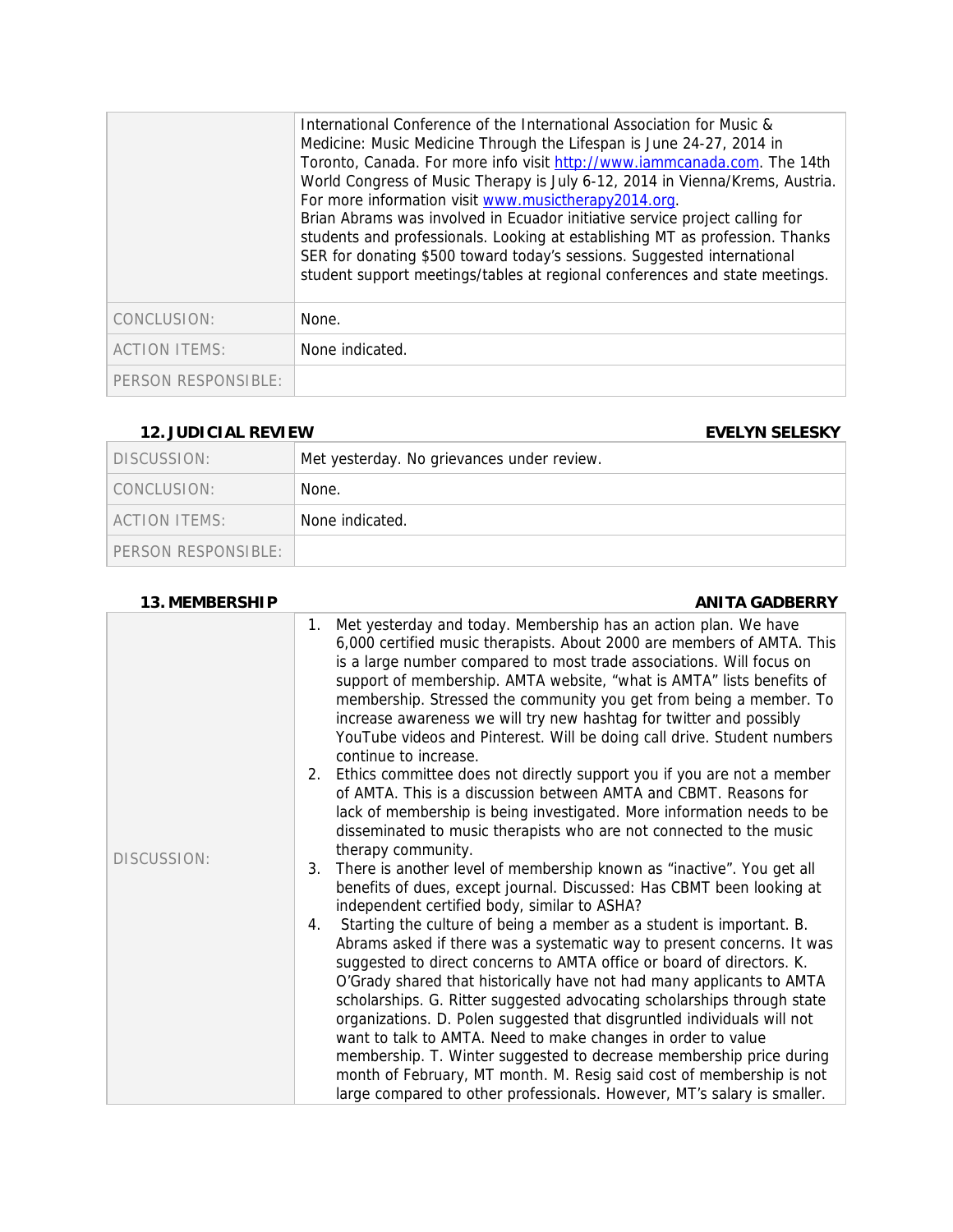|                     | With committee shift we are planning to intentionally build community. |
|---------------------|------------------------------------------------------------------------|
| CONCLUSION:         | None.                                                                  |
| ACTION ITEMS:       | None indicated.                                                        |
| PERSON RESPONSIBLE: |                                                                        |

### 14. PROFESSIONAL ADVOCACY NOAH POTVIN FOR LEAH OSWANSKI

| DISCUSSION:          | 1. Two main issues the committee looked at this week.<br>Issues of transparency. Not enough information being sent to<br>٠<br>regional community.<br>• Streamline communication. Cloud-based spreadsheet detailing<br>the report of issues. Big issues have been seen in Hospice, with<br>individuals saying there is a MT but there is not. Tasked to<br>maintain communication through presentation.<br>2. Free CMTE offered about self assessments and misrepresentation.<br>Regionally, committee will be doing presentation each year.<br>Rarely do reports come in about successful advocacy; therefore it is<br>3.<br>encouraged to do so. |
|----------------------|---------------------------------------------------------------------------------------------------------------------------------------------------------------------------------------------------------------------------------------------------------------------------------------------------------------------------------------------------------------------------------------------------------------------------------------------------------------------------------------------------------------------------------------------------------------------------------------------------------------------------------------------------|
| CONCLUSION:          | None.                                                                                                                                                                                                                                                                                                                                                                                                                                                                                                                                                                                                                                             |
| <b>ACTION ITEMS:</b> | Members are encouraged to submit successful stories of advocacy.                                                                                                                                                                                                                                                                                                                                                                                                                                                                                                                                                                                  |
| PERSON RESPONSIBLE:  | Membership                                                                                                                                                                                                                                                                                                                                                                                                                                                                                                                                                                                                                                        |

| <b>15. REIMBURSEMENT</b> | <b>JULIE NEAL FOR SUSAN KNECHTEL</b>                                                                                                                                                                                                                                                                         |
|--------------------------|--------------------------------------------------------------------------------------------------------------------------------------------------------------------------------------------------------------------------------------------------------------------------------------------------------------|
| DISCUSSION:              | 1. Regional conference presentations were well received and the committee<br>plans to provide sessions at the 2014 conferences.                                                                                                                                                                              |
|                          | 2. Music therapy is now recognized within Colorado's Workers'<br>Compensation TBI Guidelines and in Texas' Youth Empowerment Waiver<br>in the Houston area.                                                                                                                                                  |
|                          | 3. Wisconsin members have been actively working to maintain music<br>therapy state funding coverage for individuals diagnosed with autism.<br>Efforts have increased recognition of the quality of music therapy<br>research, but more advocacy is needed from constituents to insure<br>coverage continues. |
|                          | 4. ICD-10 will be implemented in October 2014. AMTA National Office staff<br>is exploring resources to assist members with the transition.                                                                                                                                                                   |
|                          | 5. AMTA National Office staff is developing language for members to utilize<br>as state exchange programs are implemented in 2014, to advocate for<br>coverage of music therapy services.                                                                                                                    |
|                          | 6. AMTA continues communication efforts with the Centers for Medicare<br>and Medicaid Services, seeking revisions to the Minimum Data Set (MDS)<br>manual that will clarify music therapy documentation in Skilled Nursing<br>Facilities.                                                                    |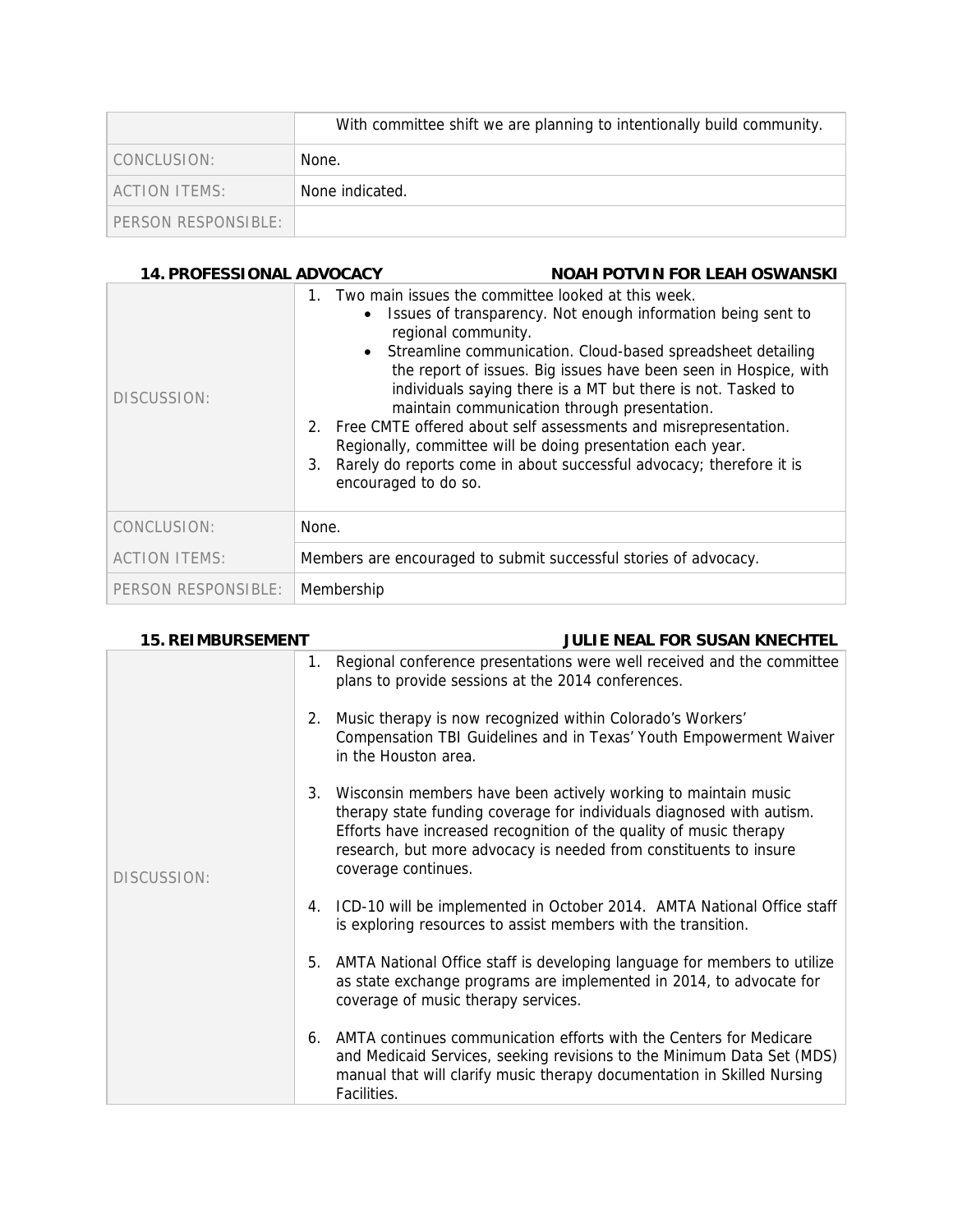|                      | Goals for 2014:<br>Outreach to Case Managers Society of America (CMSA) to provide music<br>therapy information during CMSA state or regional meetings.<br>Development of one page support documents that include diagnosis<br>specific research outcomes and citations to assist with reimbursement<br>efforts.<br>Encourage members to utilize resources on AMTA website; encourage<br>non-members to join AMTA to receive access to reimbursement |
|----------------------|-----------------------------------------------------------------------------------------------------------------------------------------------------------------------------------------------------------------------------------------------------------------------------------------------------------------------------------------------------------------------------------------------------------------------------------------------------|
|                      | documents; and support professional ethics within discussions and<br>sharing of reimbursement information when using social media.                                                                                                                                                                                                                                                                                                                  |
| CONCLUSION:          | None.                                                                                                                                                                                                                                                                                                                                                                                                                                               |
| <b>ACTION ITEMS:</b> | None indicated.                                                                                                                                                                                                                                                                                                                                                                                                                                     |
| PERSON RESPONSIBLE:  |                                                                                                                                                                                                                                                                                                                                                                                                                                                     |

| <b>16. RESEARCH</b>  | <b>TONY MEADOWS</b>                                                                                                                                                                                                                                                           |
|----------------------|-------------------------------------------------------------------------------------------------------------------------------------------------------------------------------------------------------------------------------------------------------------------------------|
|                      | Gene Ann Behren and Joke Bradt are on research committee.<br>$\mathbf{1}$<br>Acknowledged Gene Ann Behren's service.                                                                                                                                                          |
|                      | Wendy Magee received research award.<br>2.                                                                                                                                                                                                                                    |
| DISCUSSION:          | Research track was well received. National committee has now used the<br>$3_{-}$<br>MAR 2014 research track and has been finalized. This year the focus is<br>on regional members: Mike Viega and John Carpente. Thanks to Mike<br>Viega for highlighting the research track. |
|                      | National research committee will focus on collaborative research.<br>4<br>Looking to put together a CMTE writing workshop for those interested in<br>writing research.                                                                                                        |
|                      | B. Abrams congratulated T. Meadows for winning the Flagler Fultz<br>5.<br>Research Fund for 2013.                                                                                                                                                                             |
| CONCLUSION:          | None.                                                                                                                                                                                                                                                                         |
| <b>ACTION ITEMS:</b> | None indicated.                                                                                                                                                                                                                                                               |
| PERSON RESPONSIBLE:  |                                                                                                                                                                                                                                                                               |

## **17. SPECIAL TARGET POPULATIONS CLAIRE GHETTI**

 $\overline{\phantom{a}}$ 

| DISCUSSION: | The Special Target Populations Committee hosted the Networking<br>sessions on Friday at the conference. Thanks to Twitter and Facebook<br>advertisements people were present even prior to the end of the<br>Business Meeting. Please continue to join in networking with music<br>therapists and share your ideas. We would love to have this content for |
|-------------|------------------------------------------------------------------------------------------------------------------------------------------------------------------------------------------------------------------------------------------------------------------------------------------------------------------------------------------------------------|
|             | each population/setting along with any other ideas that you have for what<br>networking structures would be supportive for you:                                                                                                                                                                                                                            |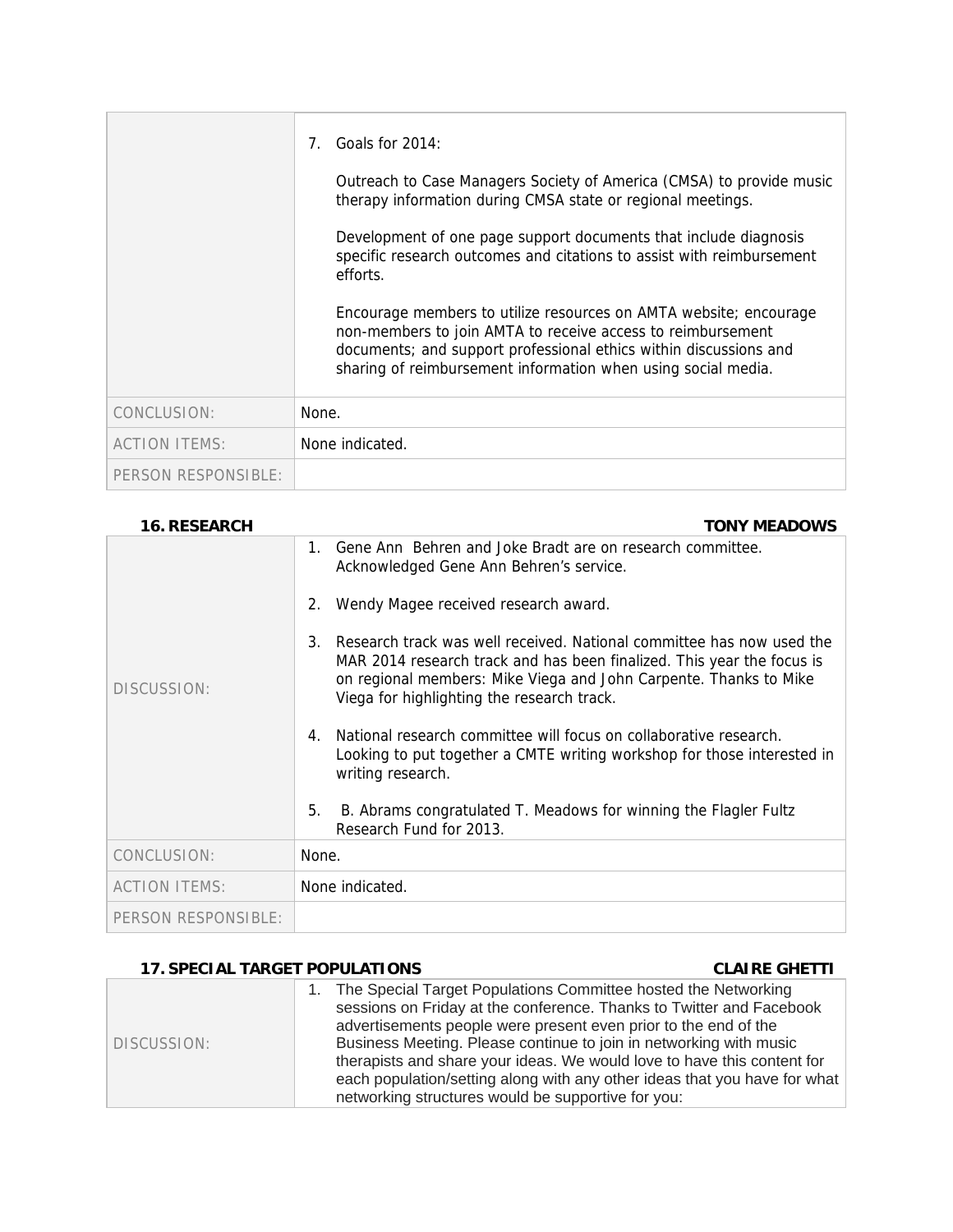|                      | A. List of music therapists working with each population<br>B. Mentors for music therapists working with each population<br>C. Speakers to represent music therapists working with each population<br>D. Newsletter for music therapists working with each population<br>E. Information from clients and significant others related to music<br>therapy with each population<br>F. Helpful resources for music therapists working with each population:<br>a) Bibliography, discography, videography, weblinks<br>b) Government relations issues of special importance to each<br>population<br>G. Continuing Education opportunities for each population:<br>a) Specialty trainings<br>b) Upcoming conferences - for attendance or for proposals for a<br>music therapist to present<br>c) International involvement with each population<br>d) Grant resources<br>e) Population-specific Facebook and Twitter groups |
|----------------------|------------------------------------------------------------------------------------------------------------------------------------------------------------------------------------------------------------------------------------------------------------------------------------------------------------------------------------------------------------------------------------------------------------------------------------------------------------------------------------------------------------------------------------------------------------------------------------------------------------------------------------------------------------------------------------------------------------------------------------------------------------------------------------------------------------------------------------------------------------------------------------------------------------------------|
| CONCLUSION:          | None.                                                                                                                                                                                                                                                                                                                                                                                                                                                                                                                                                                                                                                                                                                                                                                                                                                                                                                                  |
| <b>ACTION ITEMS:</b> | None indicated.                                                                                                                                                                                                                                                                                                                                                                                                                                                                                                                                                                                                                                                                                                                                                                                                                                                                                                        |
| PERSON RESPONSIBLE:  |                                                                                                                                                                                                                                                                                                                                                                                                                                                                                                                                                                                                                                                                                                                                                                                                                                                                                                                        |

### 18. STANDARDS OF CLINICAL PRACTICE **ROBERT MILLER**

| DISCUSSION:          | The committee met this year. Small changes were presented and passed by<br>assembly. Referral, acceptance, and assessment were reviewed. Several small<br>changes were passed. Facebook has allowed for increased sharing of ideas,<br>questions, and concerns. |
|----------------------|-----------------------------------------------------------------------------------------------------------------------------------------------------------------------------------------------------------------------------------------------------------------|
| CONCLUSION:          | Several small changes were passed in assembly meeting.                                                                                                                                                                                                          |
| <b>ACTION ITEMS:</b> | None indicated.                                                                                                                                                                                                                                                 |
| PERSON RESPONSIBLE:  |                                                                                                                                                                                                                                                                 |

## **19. STUDENT AFFAIRS NICOLE HAHNA FOR CONIO LORETTO**

| DISCUSSION:         | Covered earlier. |
|---------------------|------------------|
| CONCLUSION:         |                  |
| ACTION ITEMS:       |                  |
| PERSON RESPONSIBLE: |                  |

### **20. TECHNOLOGY MATTHEW PHILLIPS**

| DISCUSSION: | The technology committee maintains a list of members who are technology            |
|-------------|------------------------------------------------------------------------------------|
|             | specialists. The committee discussed on-going maintenance of the list and          |
|             | increasing its visibility and accessibility for the membership. Priorities for the |
|             | clinical application of technology were identified and include iPads, Android      |
|             | tablets, smart instruments and obtaining funding to purchase technology            |
|             | hardware. The committee also discussed plans for the 2014 AMTA                     |
|             | conference including concurrent sessions, vendors, and the possibility of a        |